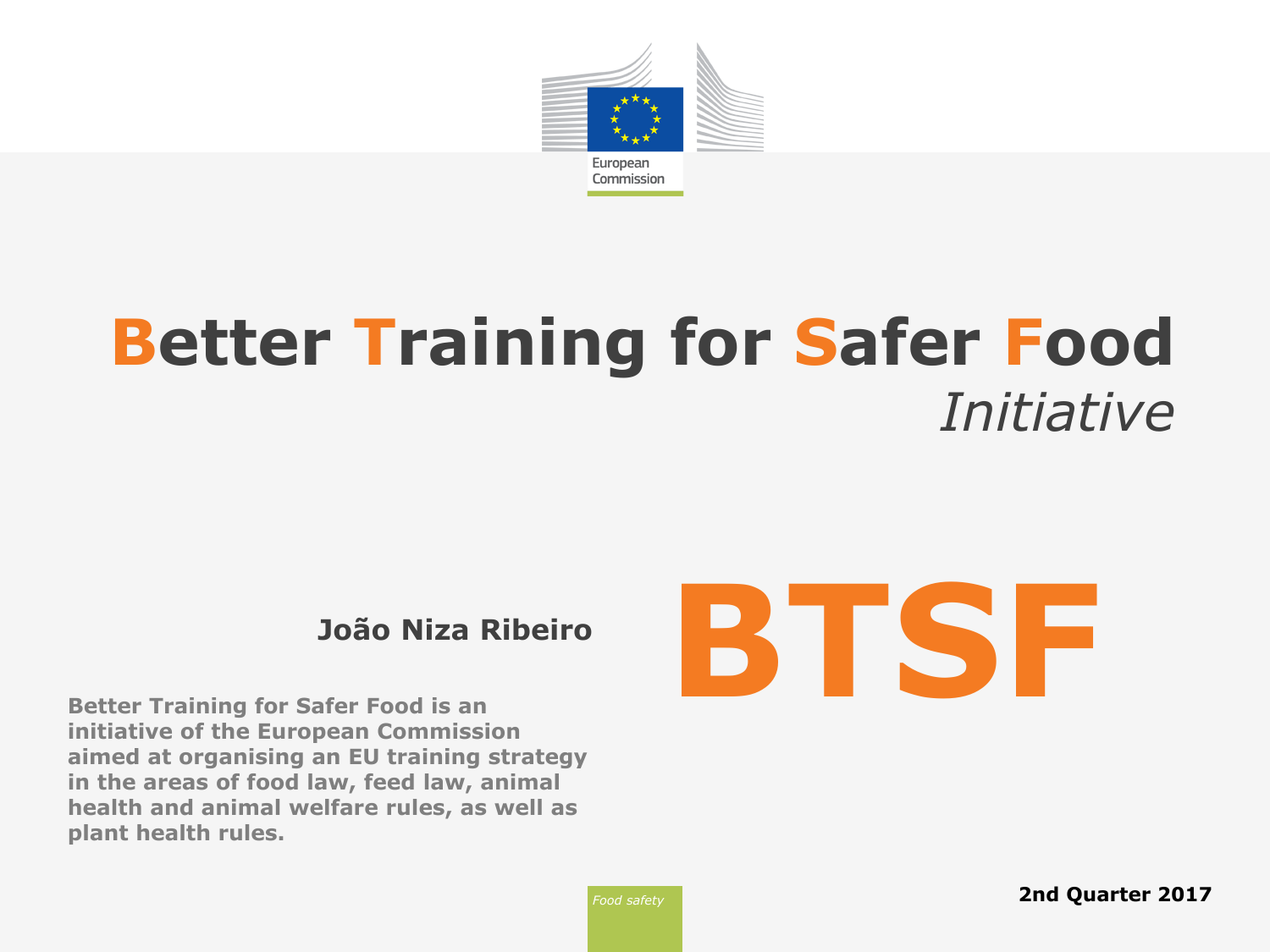

**Group Work**

Module 5.2 Group Work on bTB, FMD, Brucellosis melitensis and BTV

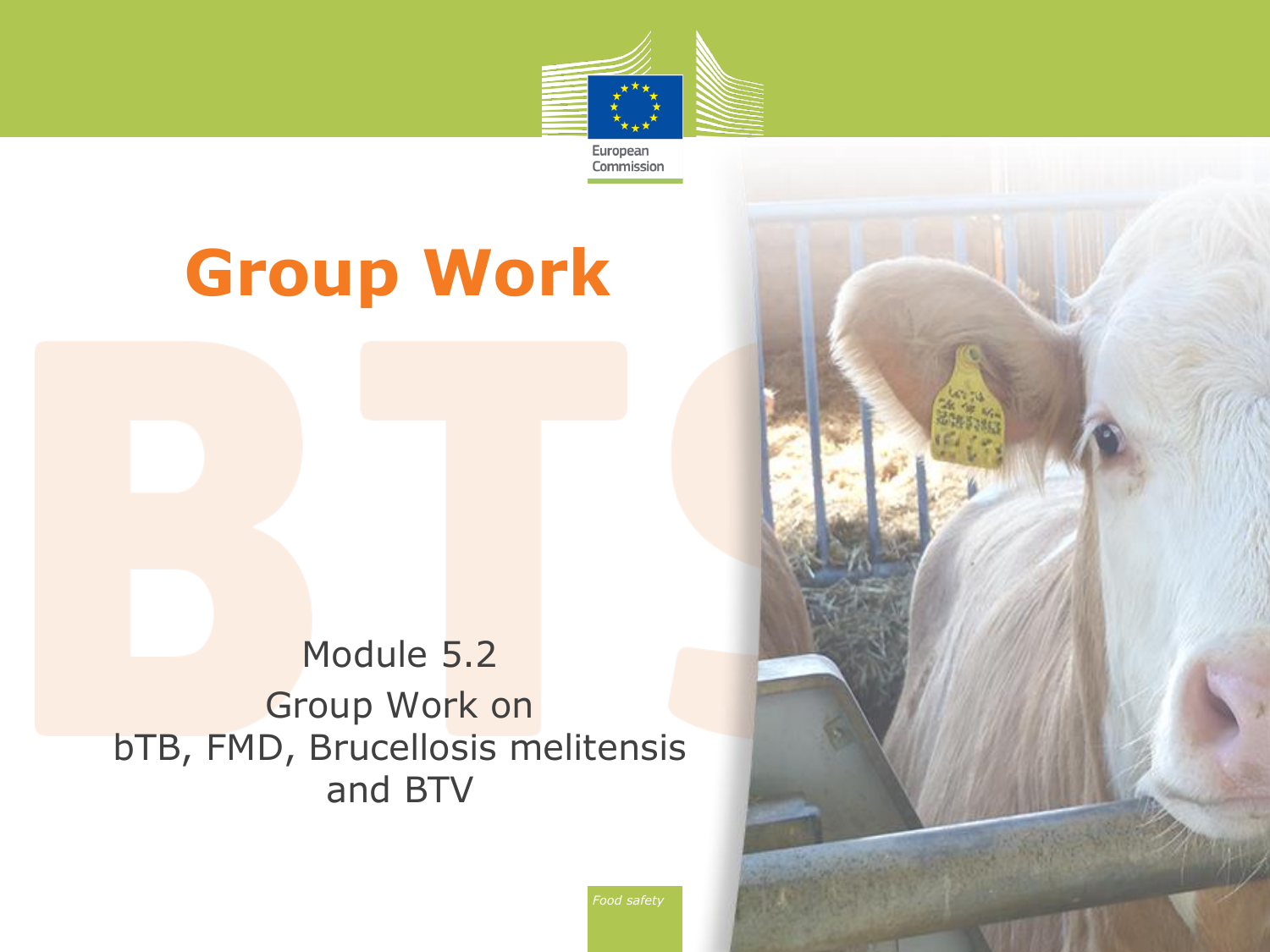

# **Working Groups – group attribution**

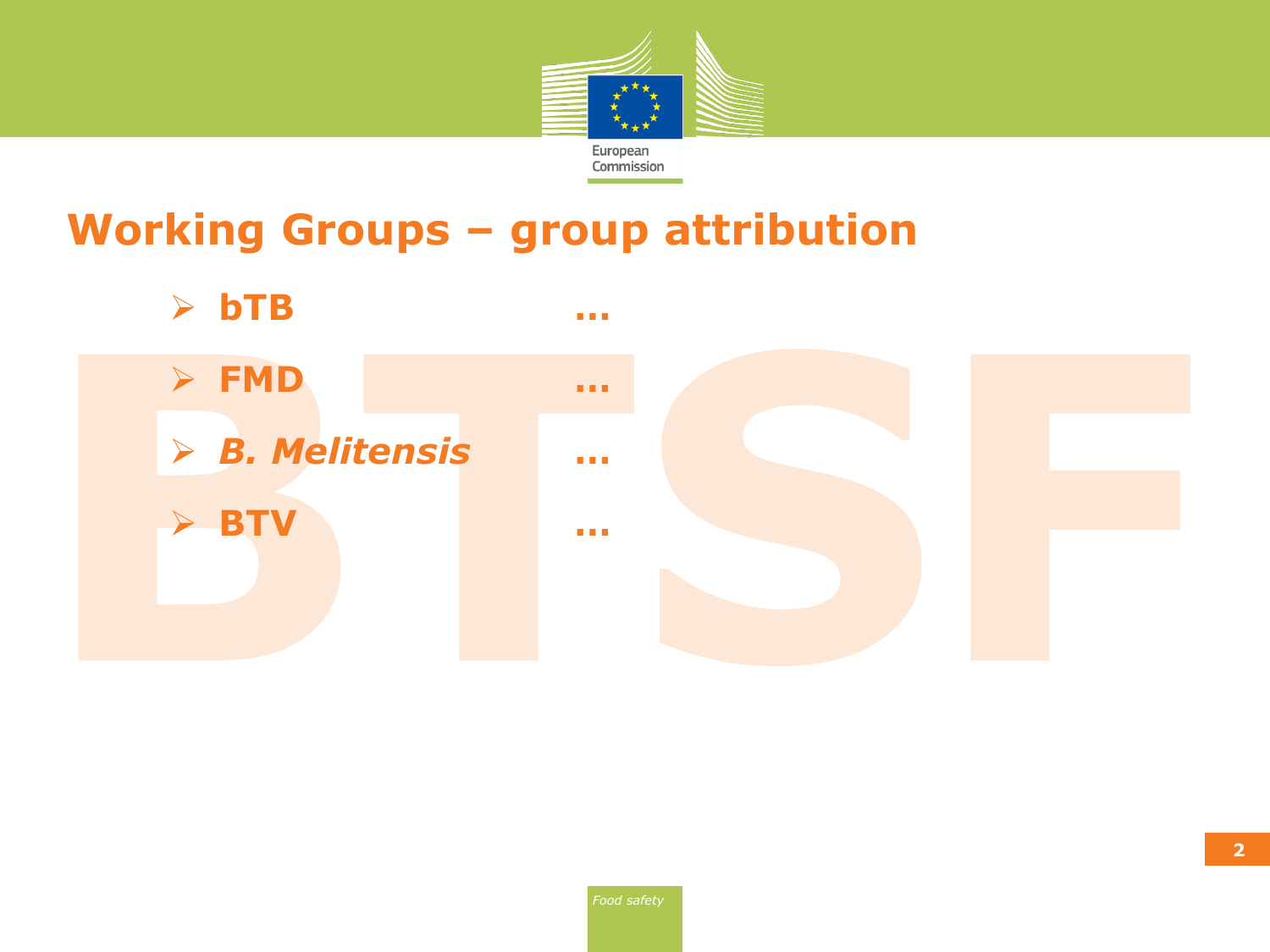

# **Purpose of the working group session**

- $\triangleright$  The purpose is
	- $\triangleright$  to combine the knowledge about the diseases and their control strategies (from previous presentations) with the knowledge obtained from the rest of the course
	- If to identify the relevant animal IRT information needed to support control or eradication, under the EU regulations for the different diseases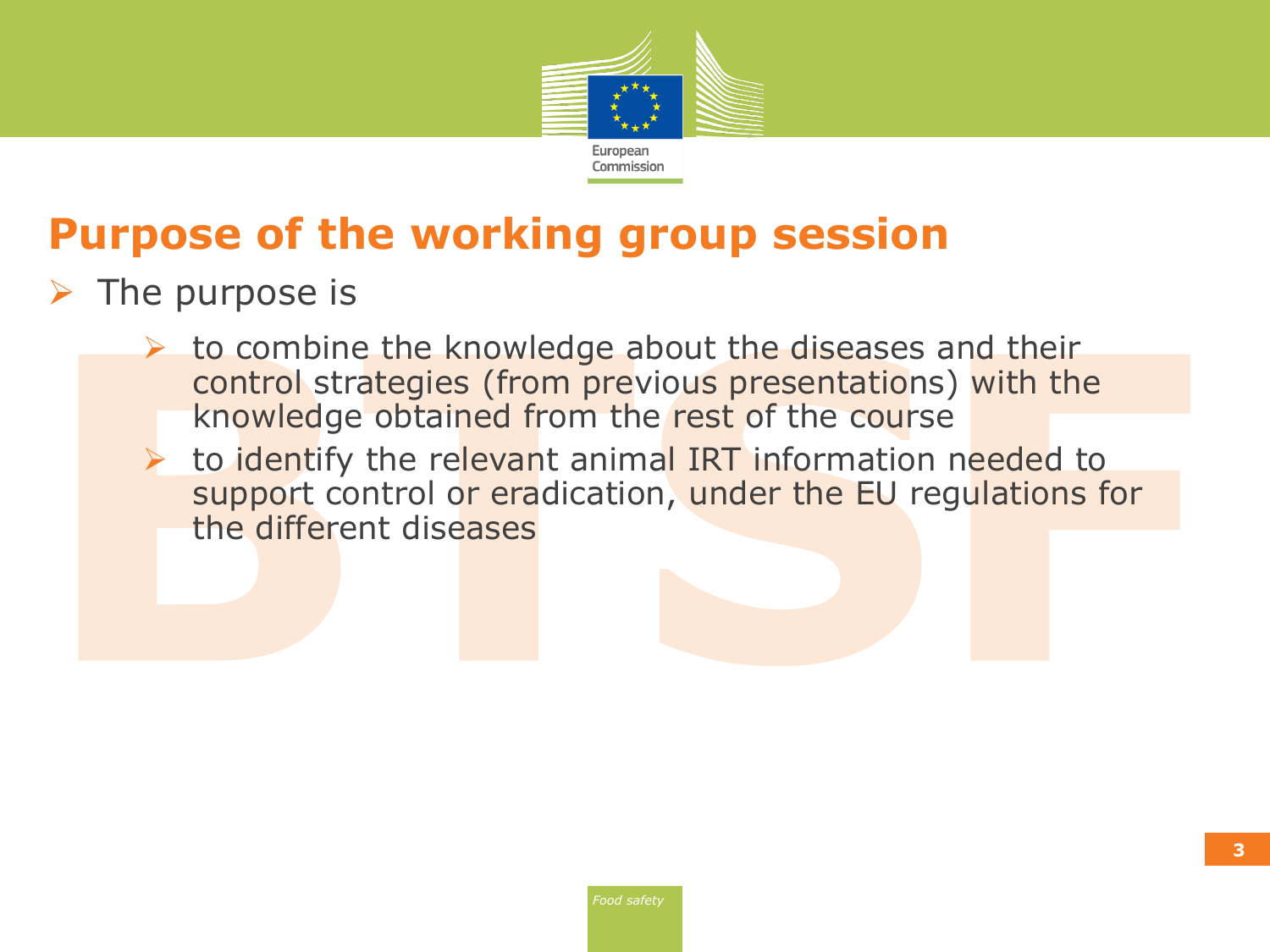

## **Deliverables**

- $\triangleright$  The deliverables of the group work are a 10 minute presentation, intended to provide an hypothetical **"animal IRT/Information System manager"**, with the information specifications which are relevant/necessary to support the control of a specific disease.
- $\triangleright$  The group work requires steps to be completed to determine the content of the presentation.
- > Time to group work: 90 min so it is suggested: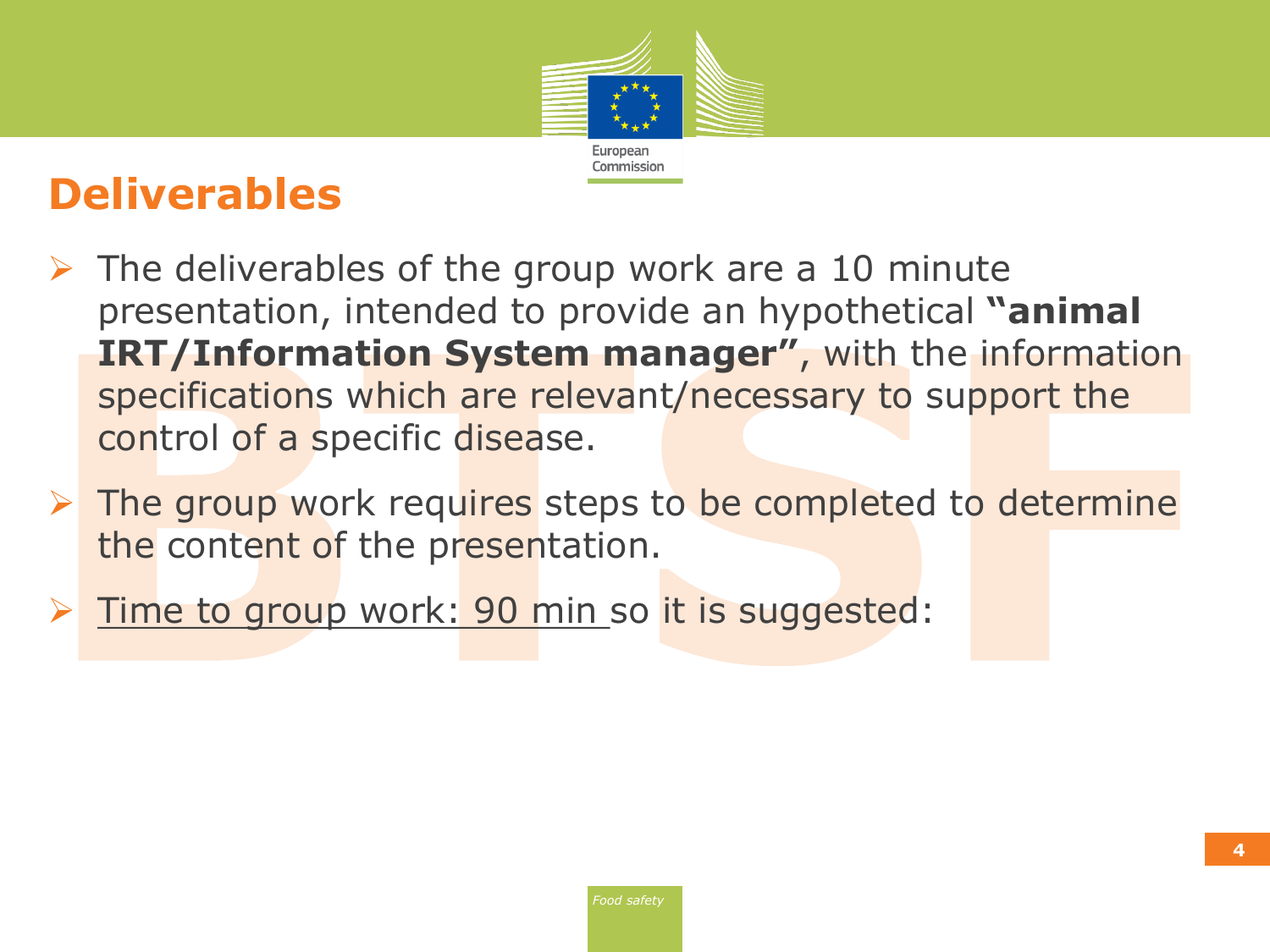

#### **Step 1 – 10 minutes**

Describe the problem, "drivers":

- 1. the essential features of the disease
- 2. the eradication/control principles and strategy
- 3. the stakeholder and business type associated (See presentation 5.3)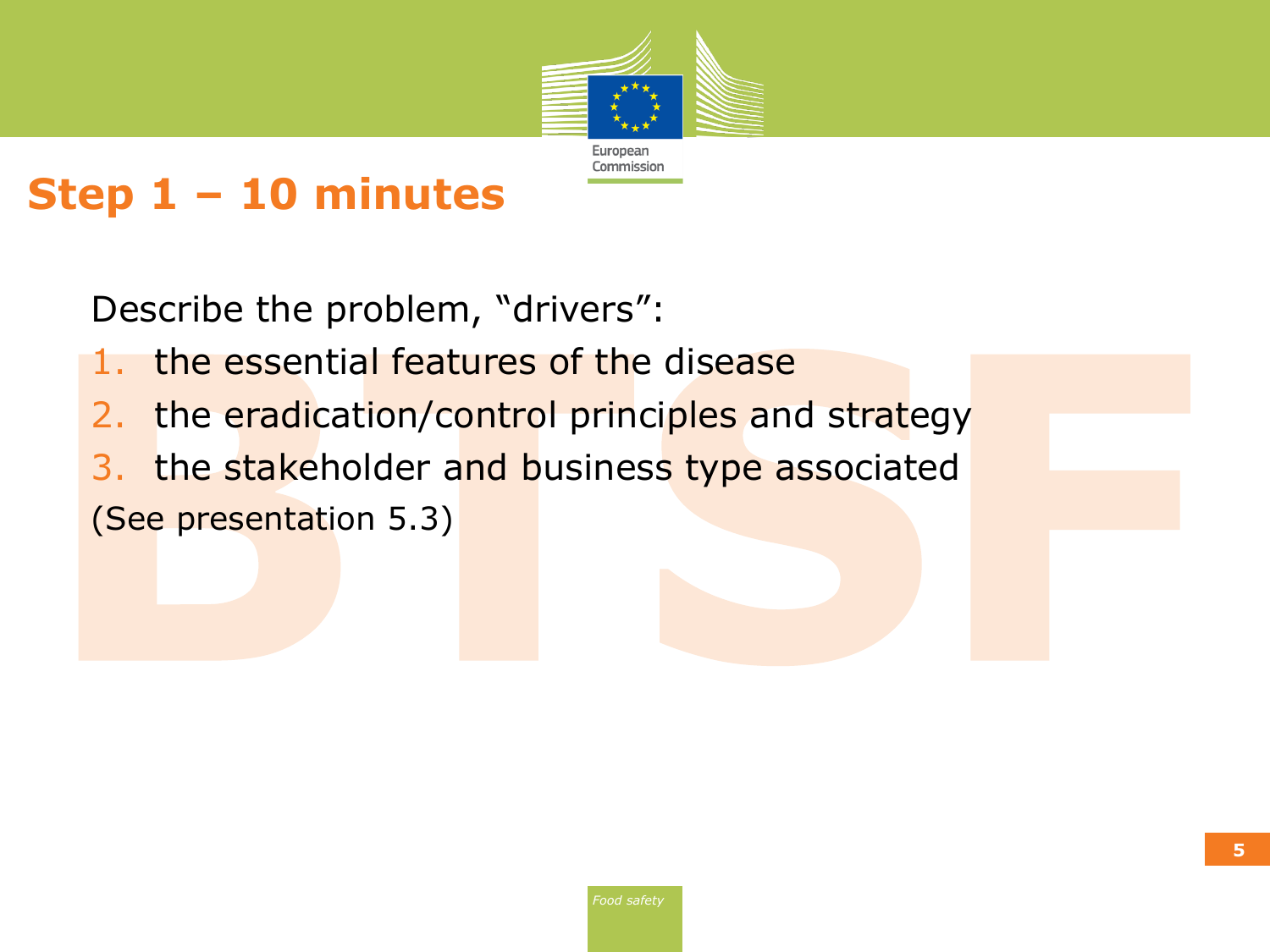

#### **Step 2 – 60 minutes**

#### **List the IRT information needed at each stage of the flowchart of disease control/eradication.**

Consider for each stage each of the three 'drivers' in the matrix (See presentation 5.1):

- What are the objectives of the **organisation** (CA, veterinary service)? Policy, law, resources….
- How do the features of the **disease** affect this? Biology, epidemiology, tests, vaccines…..
- How does the **business** (value chain) affect this? Production, transformation, marketing, duties, compliance

Use the questions here in the Annexes to help the progress in the different steps:

- Annex 1&2 help in being exhaustive
- Annex 3&4 help in the clarification of the concepts CA/Business/Disease which be matrix **6** claimeation of the concepts on basiness, bisease **6**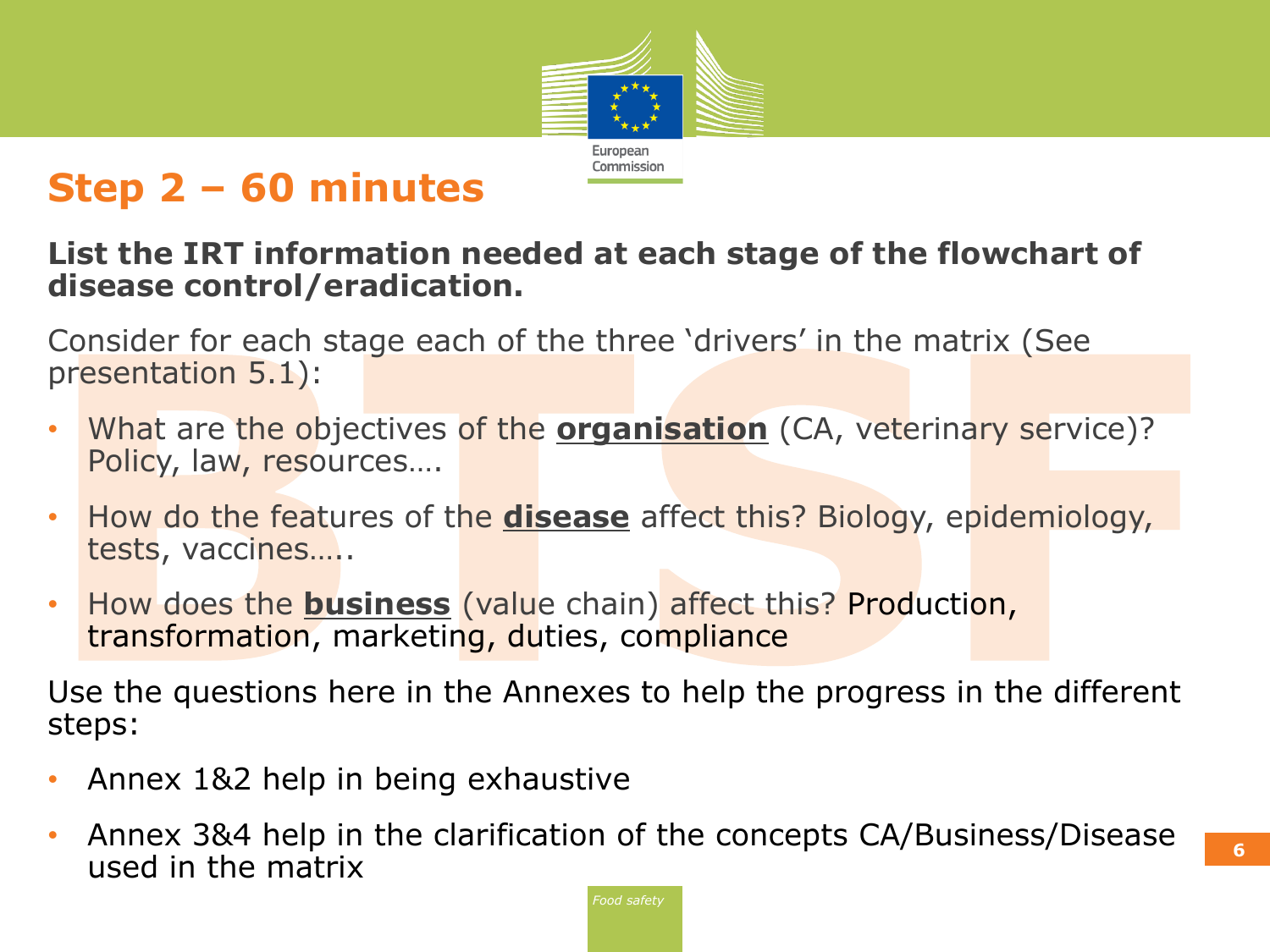

#### **Concerning step 2 : Information Systems**

- $\triangleright$  One or several objectives at the animal health level can be assigned to Information Systems. Most of these tasks need complex systems and system management to be retrieved.
- Examples of some of these are described next without concern of a particular order or ranking:
	- 1. Census of all relevant elements. The ability to perform inventory of animals in herds and herds in regions
	- Assign health status to herds or regions
	- 3. Risk assessment and profiling
	- 4. Veterinary activities.
		- Establish restricted areas, protection zones and surveillance zones
	- 5. Reporting.
		- Provide information about incidence and of prevalence in herds, areas, countries or regions
	- 6. Outbreak investigation and conduct epidemiologic inquiries
	- 7. Compensation
	- 8. Animal certification
	- 9. Animal movements and traceability
		- The origin and the way followed by a particular animal or of a "batch" of animals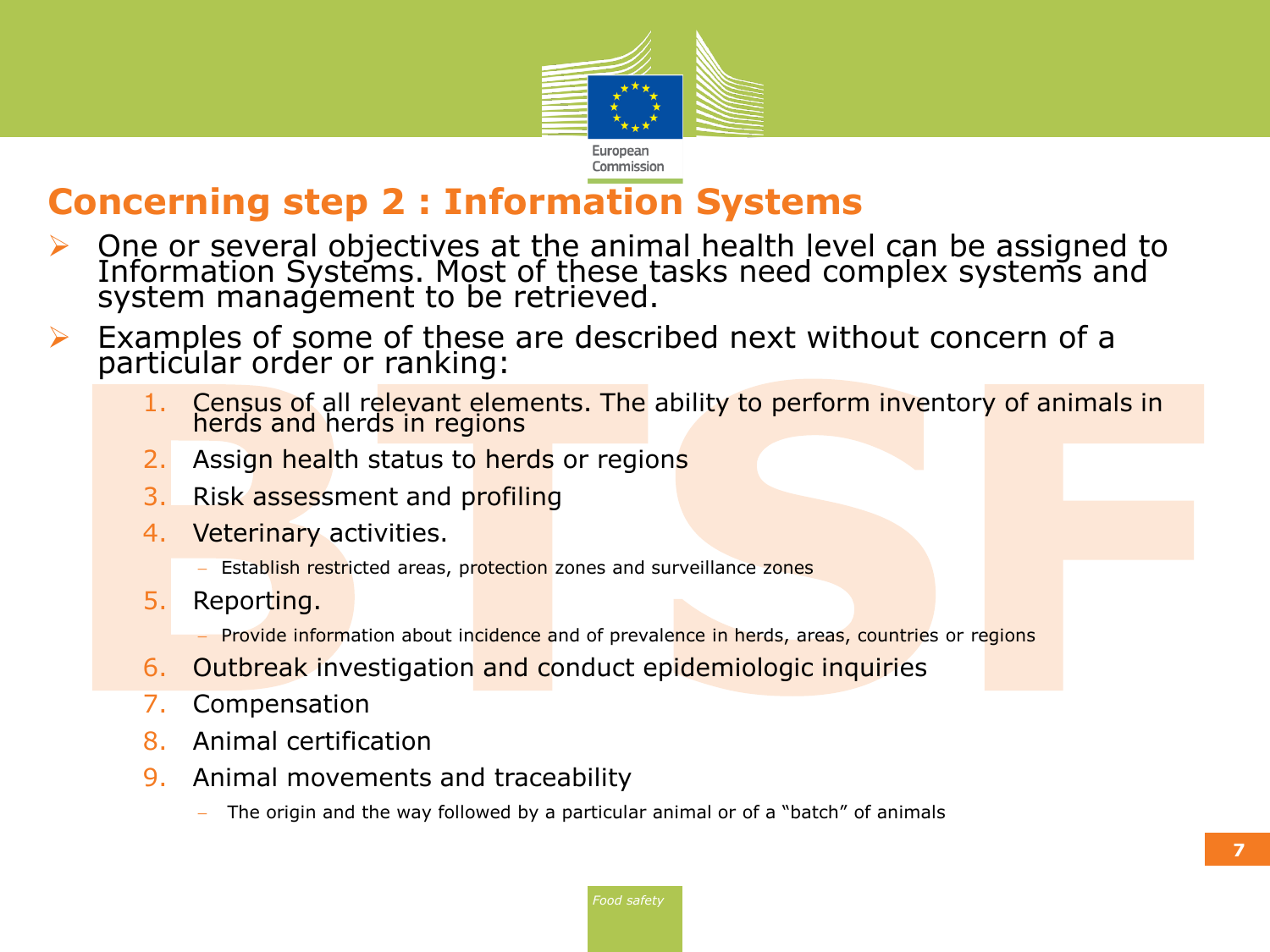

### **Considering Step 2 - opportunities for improvement and reason for failure**

Some questions for consideration after the objectives have been stated are:

- Do we have the tools to control this disease why do/did we not prevent / controlled it already or before?
- $\triangleright$  Why did it re-emerge?
- Is there room for improvement from Animal IRT beyond what is currently available? Is there information lacking?
- $\triangleright$  Is there a need for improvement in the domain of monitoring, controlling or information interchange, between systems?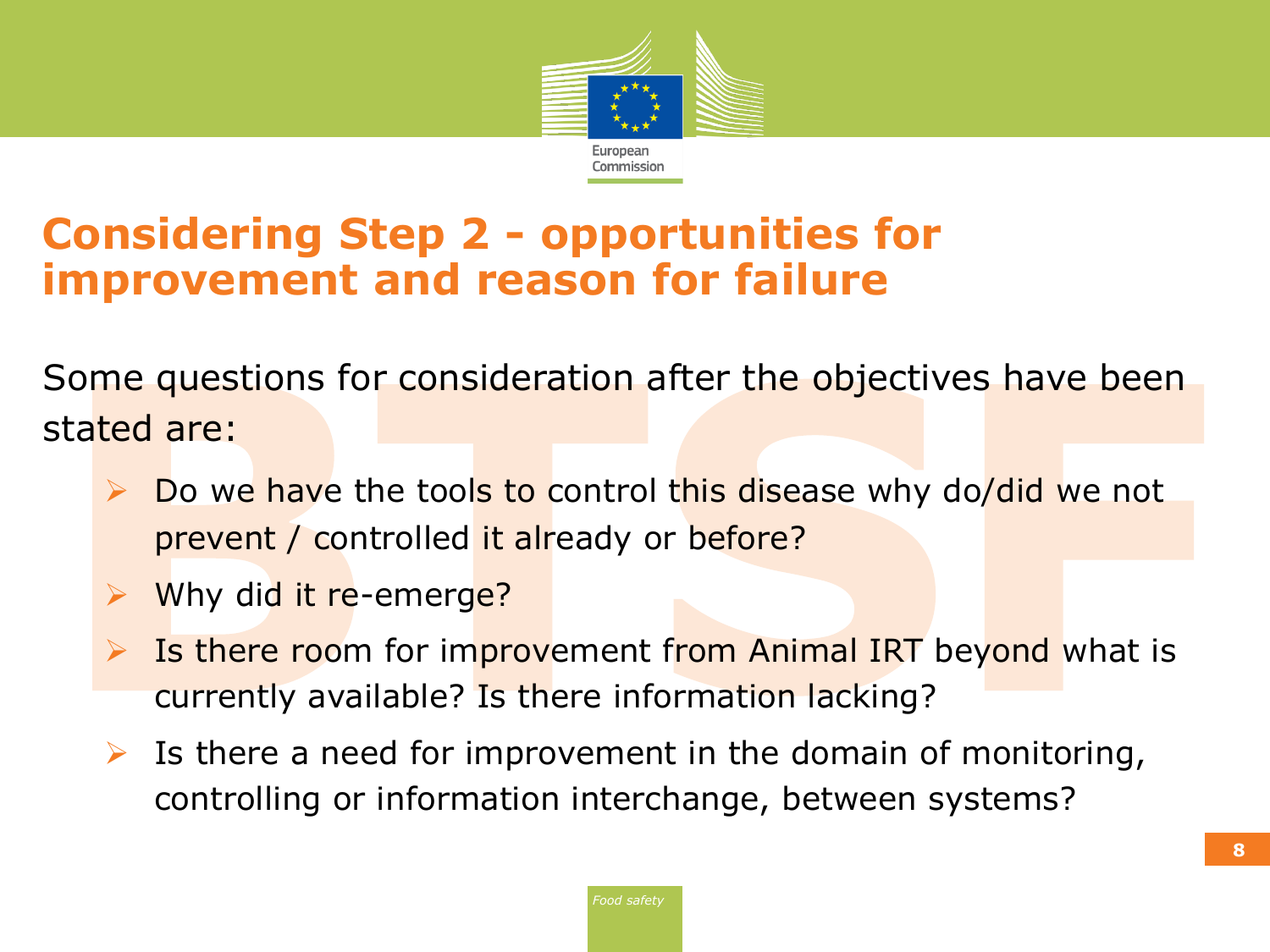

# **Step 3 – 20 minutes**

#### Prepare the presentation

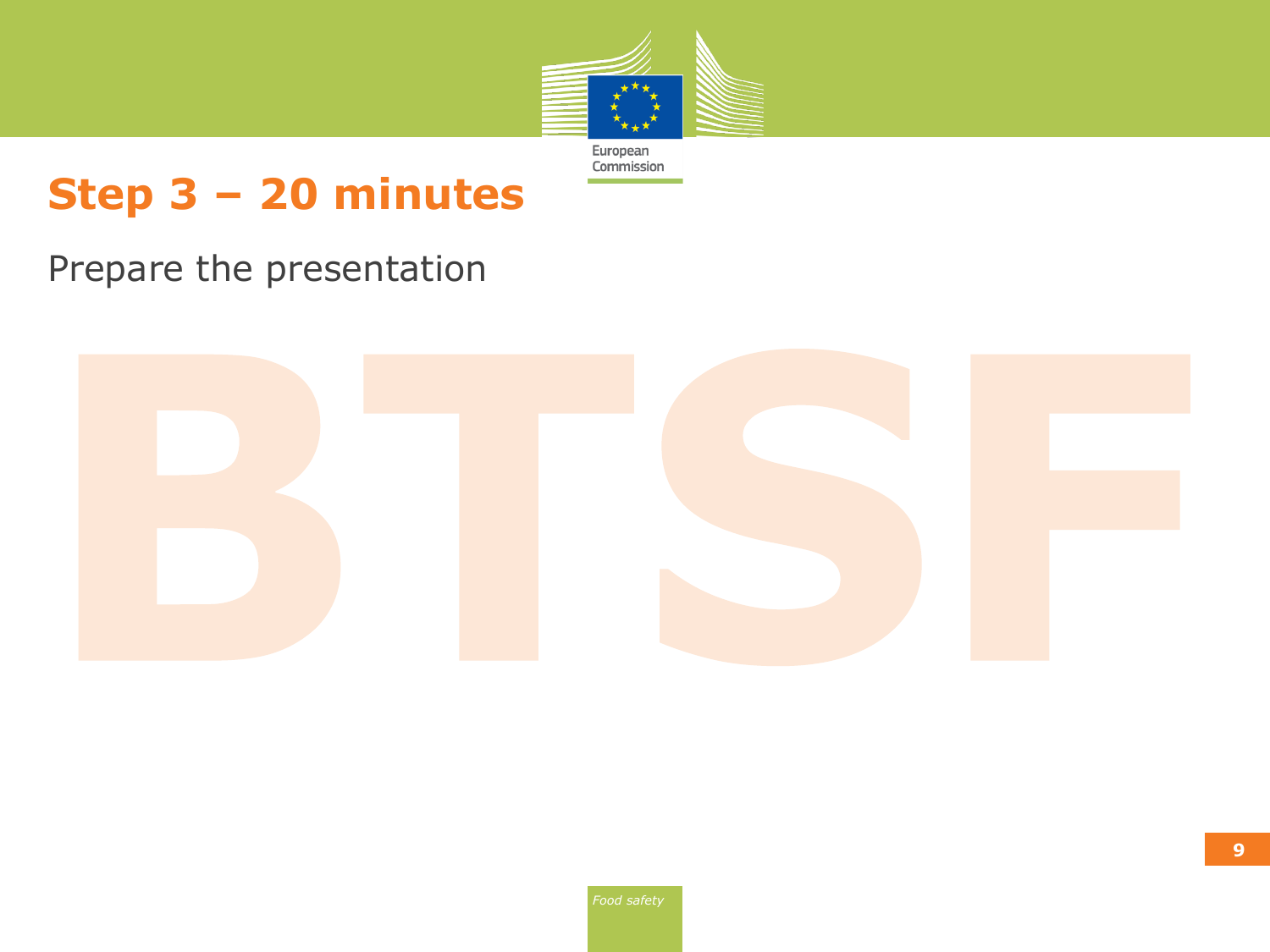

**Group Brucellosis (....) and bTB (....)**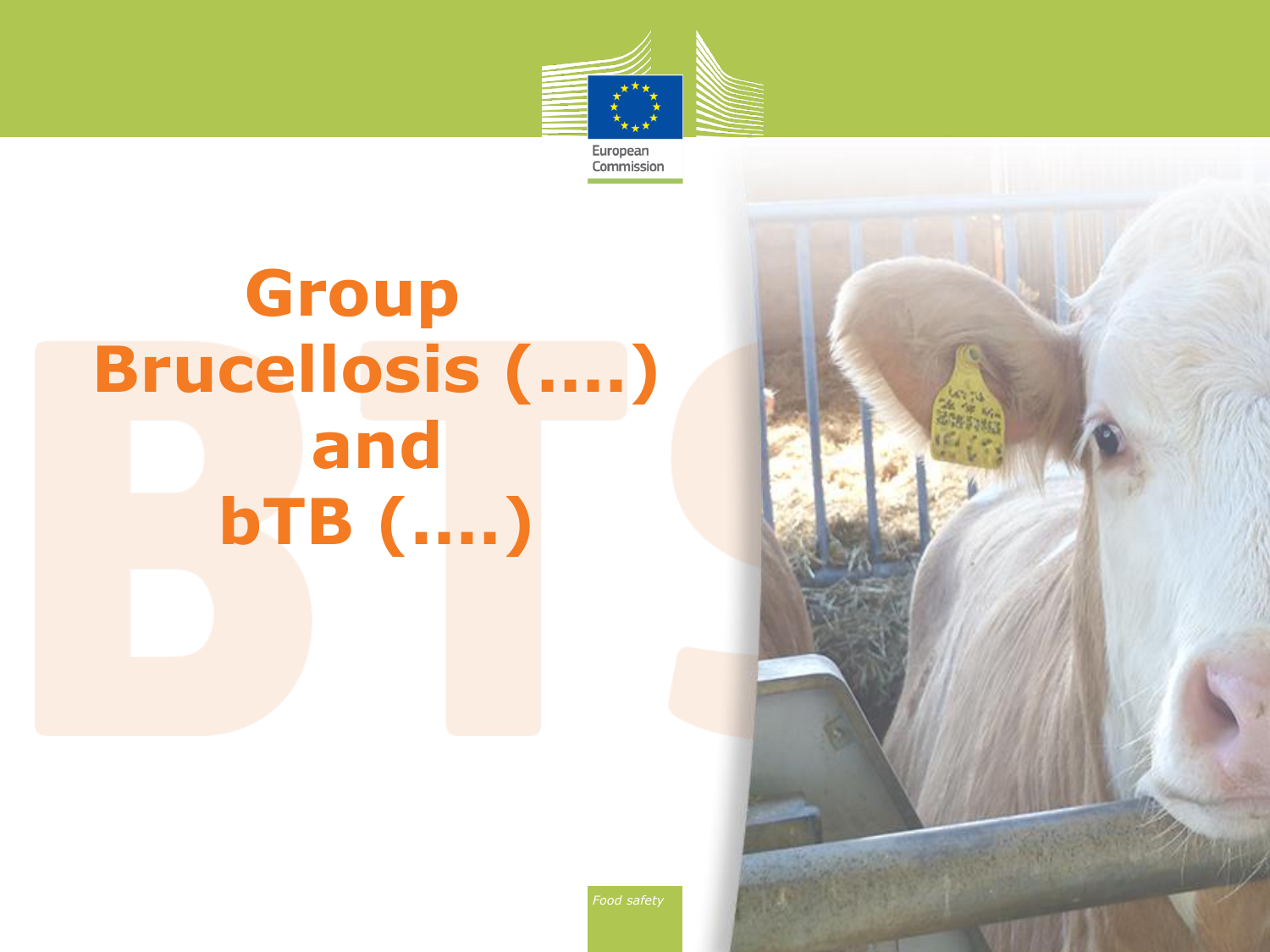

#### **Step 1 - Flow chart for the control and eradication of Brucellosis and bTB**

#### **Instructions for use:**

Use this flowchart to describe the main key activities taking place in the particular disease attributed to the group as case study.

Ex: In the step  $n$  test and detection" for Brucellosis, two different regimes of testing are used depending on the herd status towards this disease and interpretation shall take account of the existence of vaccinated animals or not. Testing allows the maintenance of "free herd status" or the identification and slaughtering of infected herds (test and cull). **<sup>11</sup>**

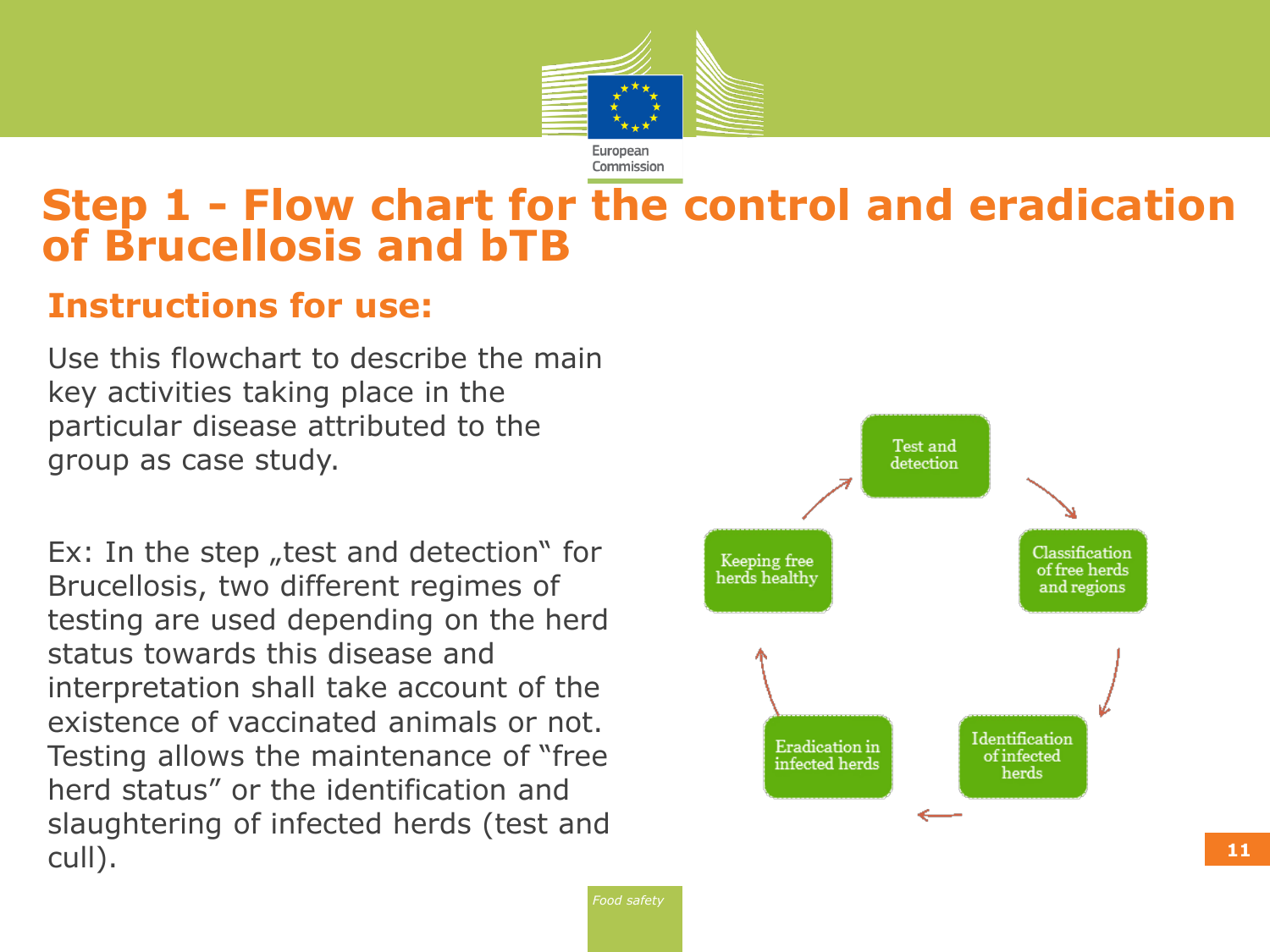

#### **Step 2 - Matrix table for the control and eradication of Brucellosis and bTB**

|                                            | <b>Business</b> | <b>Organisation</b><br>(CA)                                                                                                                                                  | <b>Disease</b> |  |  |
|--------------------------------------------|-----------------|------------------------------------------------------------------------------------------------------------------------------------------------------------------------------|----------------|--|--|
| <b>Testing</b>                             |                 |                                                                                                                                                                              |                |  |  |
| <b>Classification</b>                      |                 | Instructions for use<br>At this step the group is looking after:<br>Identify the main pieces of information<br>needed at each step<br>Assign the responsibility of generate, |                |  |  |
| <b>Biosecurity</b>                         | 2.              |                                                                                                                                                                              |                |  |  |
| <b>Identification of infected</b><br>herds |                 | facilitate or manage that information to the<br>stakeholders or the competent authority<br>(CA) or into the category "disease".                                              |                |  |  |
| <b>Eradication</b>                         |                 |                                                                                                                                                                              |                |  |  |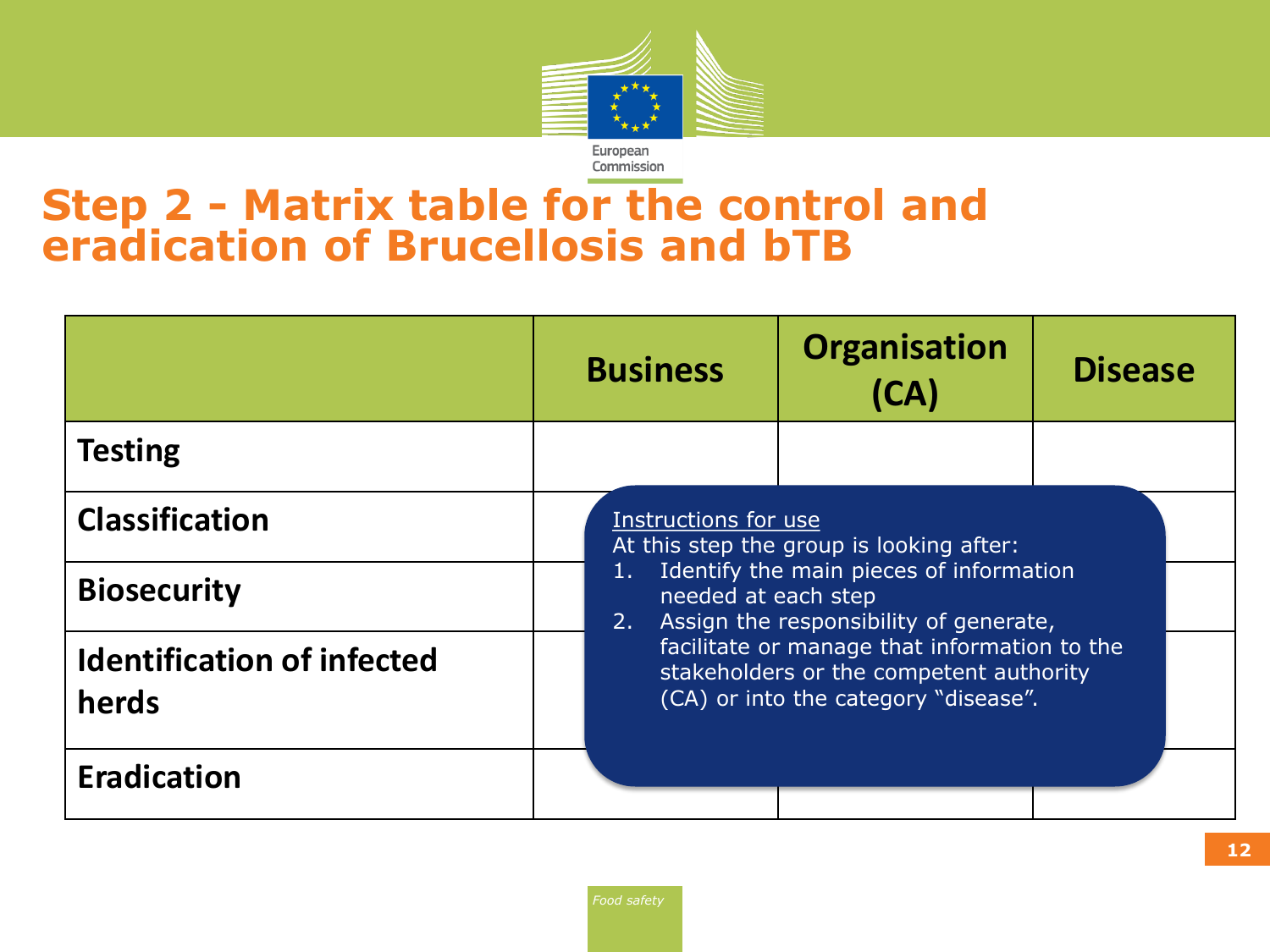

**Group FMD (....) and BTV (....)**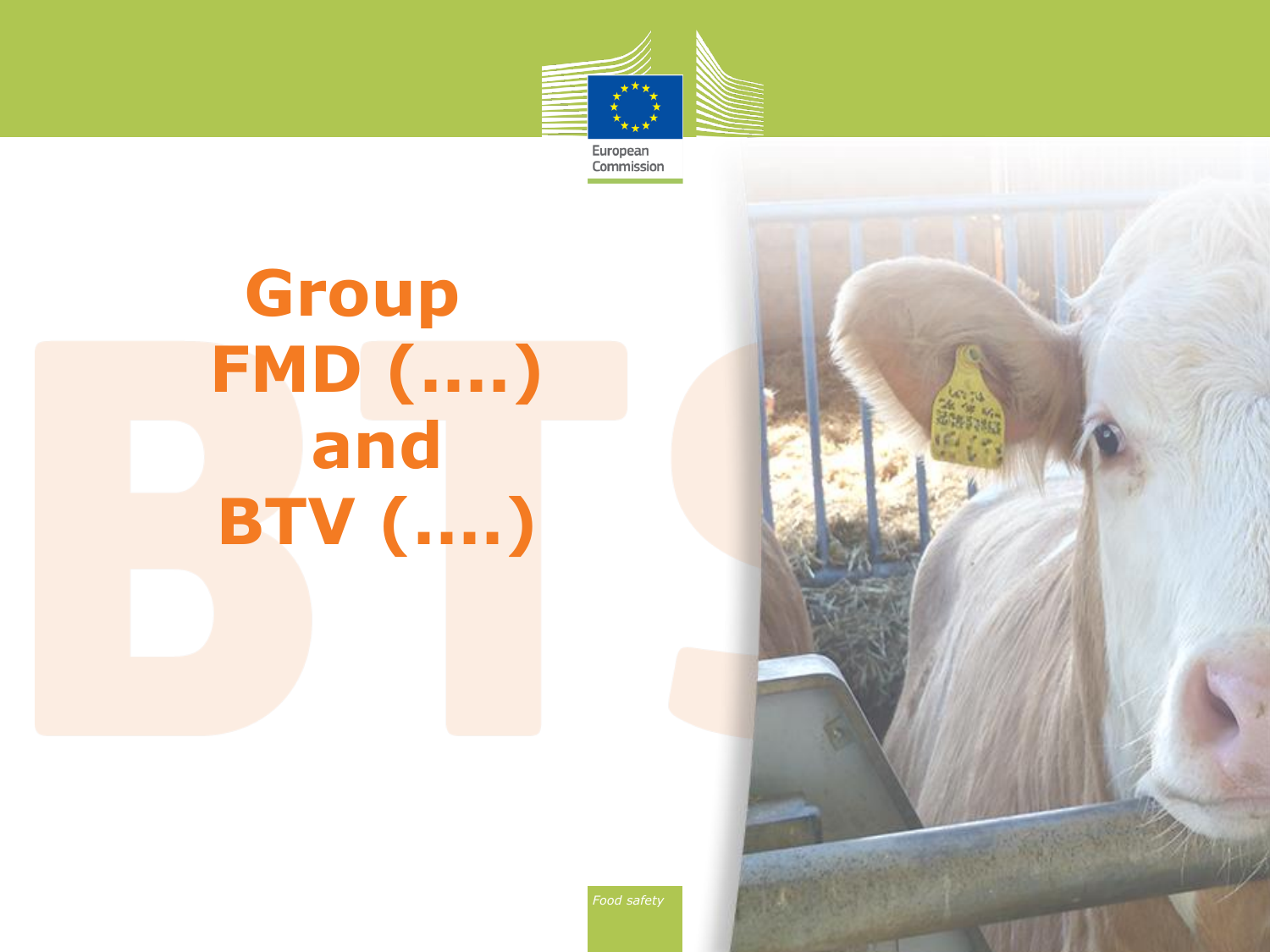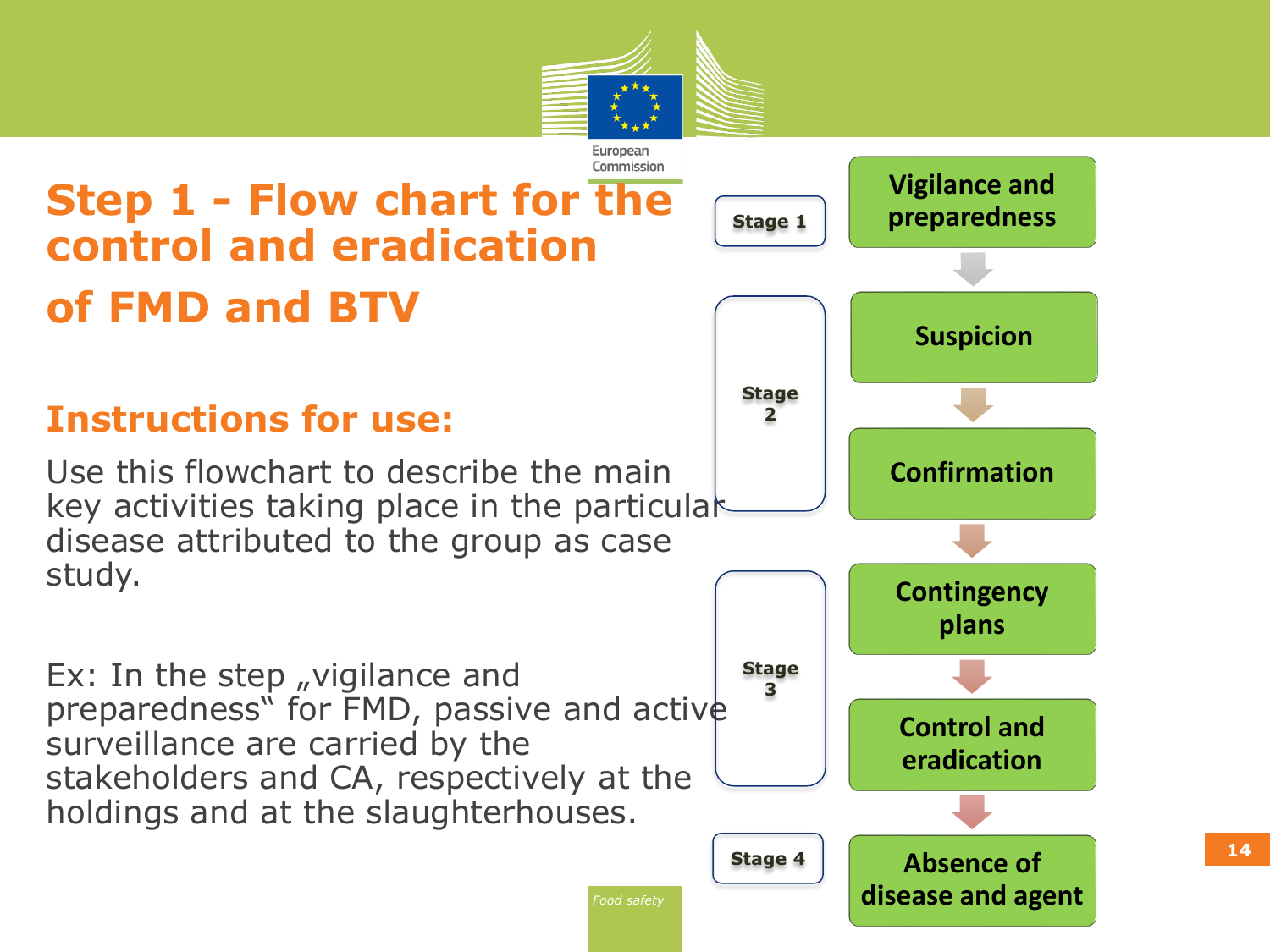

#### **Step 2 - Matrix table for the control and eradication of FMD and BTV – this table helps**

|                            | <b>Business</b>                                                                                                                                                                                                                                                                                                          | <b>Organisation</b><br>(CA) | <b>Disease</b> |  |  |
|----------------------------|--------------------------------------------------------------------------------------------------------------------------------------------------------------------------------------------------------------------------------------------------------------------------------------------------------------------------|-----------------------------|----------------|--|--|
| <b>Absence</b>             |                                                                                                                                                                                                                                                                                                                          |                             |                |  |  |
| <b>Vigilance</b>           | Instructions for use<br>At this step the group is looking after:<br>1. Identify the main pieces of information<br>needed at each step<br>2. Assign the responsibility of generate,<br>facilitate or manage that information to<br>the stakeholders or the competent<br>authority (CA) or into the category<br>"disease". |                             |                |  |  |
| <b>Suspicion</b>           |                                                                                                                                                                                                                                                                                                                          |                             |                |  |  |
| <b>Confirmation</b>        |                                                                                                                                                                                                                                                                                                                          |                             |                |  |  |
| <b>Contingency</b>         |                                                                                                                                                                                                                                                                                                                          |                             |                |  |  |
| <b>Control/Eradication</b> |                                                                                                                                                                                                                                                                                                                          |                             |                |  |  |
| <b>Absence</b>             |                                                                                                                                                                                                                                                                                                                          |                             |                |  |  |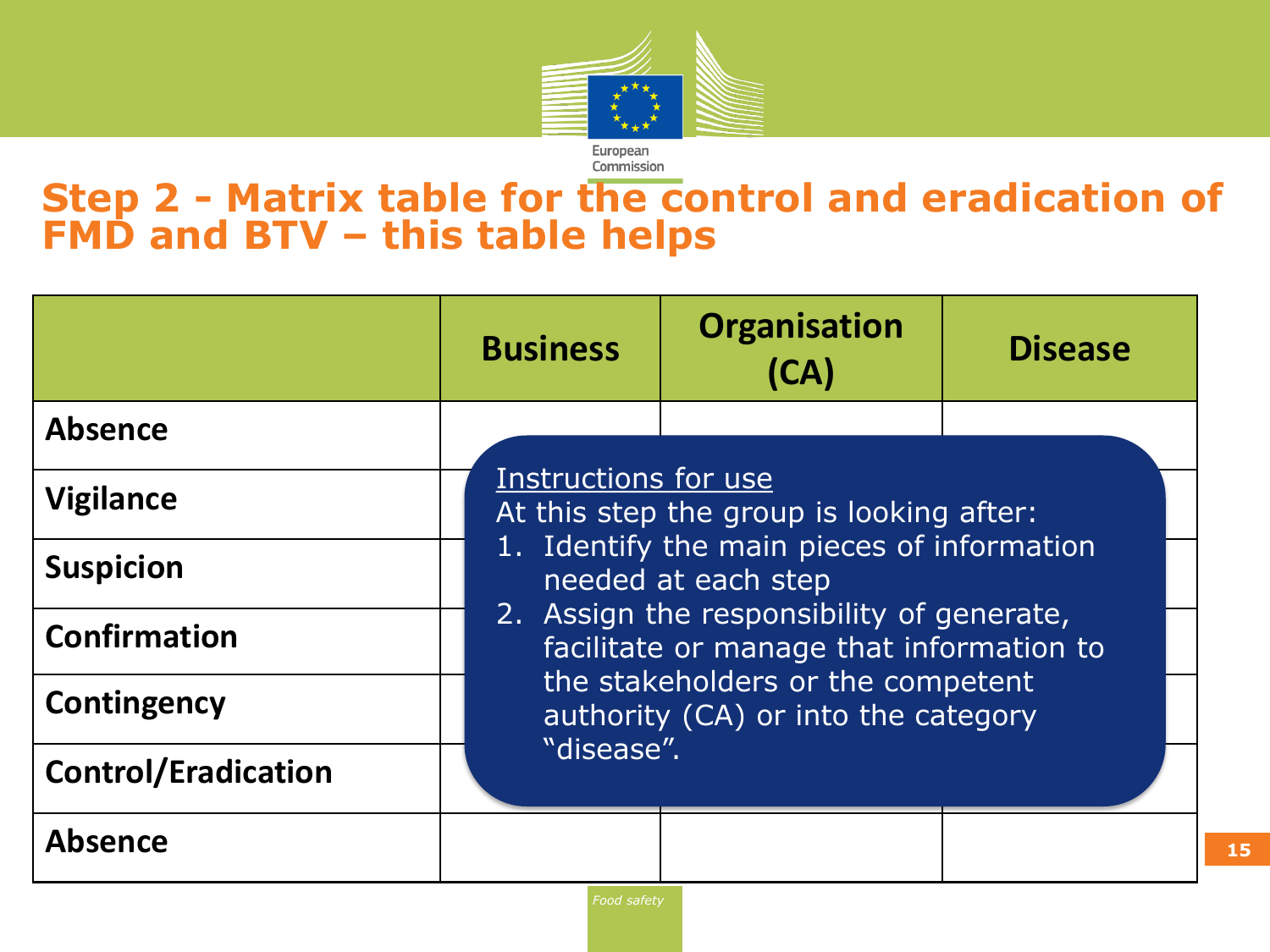

Commission

# **Annexes**

Questions which can be used during the brain storming (these are topics about typical questions that competent authority tends to ask when carring out disease management activities)

See also presentation 5.1

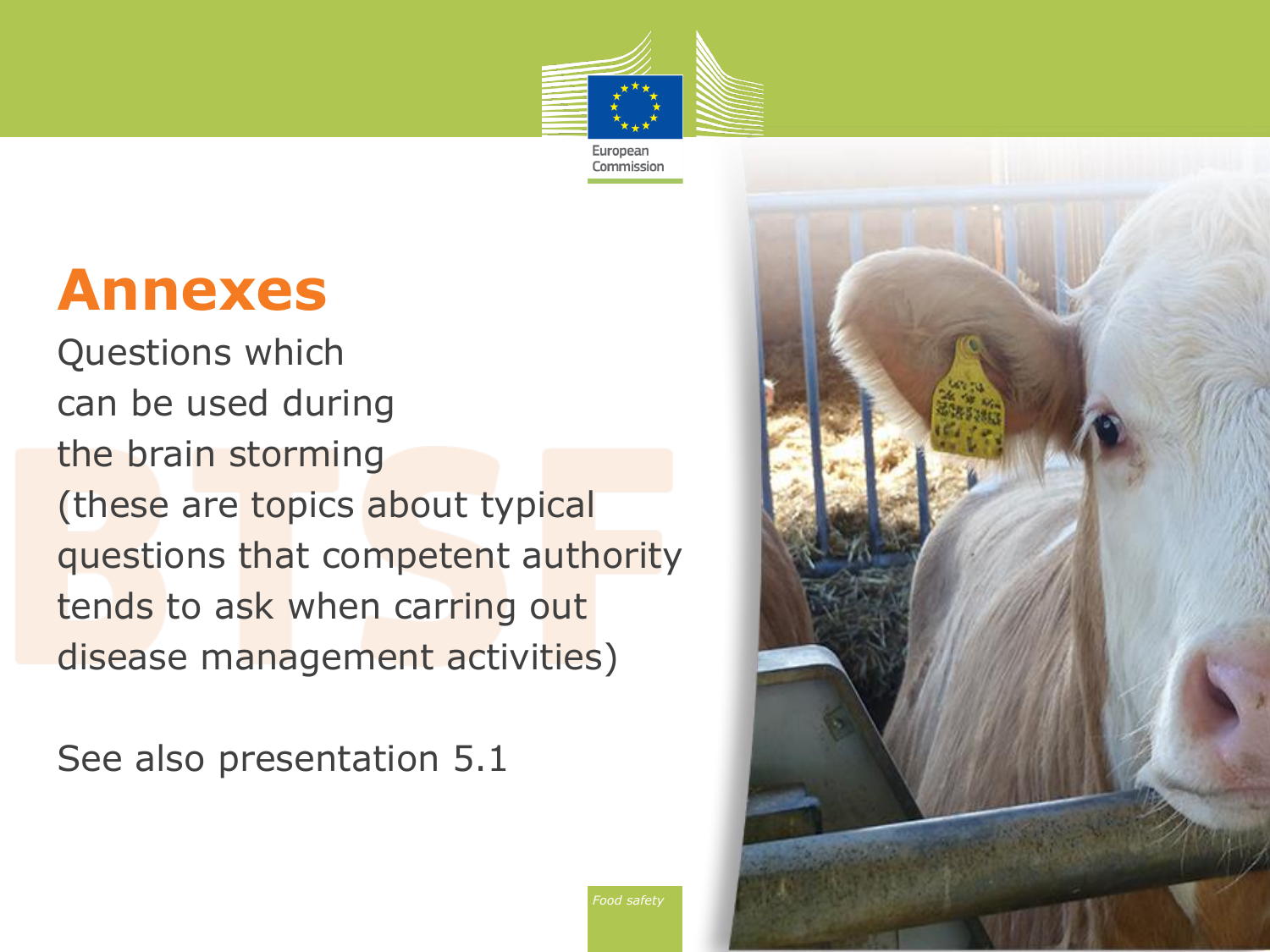

# **The questions to be considered– Part 1**

- **What** disease agent is involved?
	- Epidemiology: sources, transmission (close, long distance)?
	- Vectors, reservoirs, survival in environment
	- Is health status a factor? infected or not infected (sampling); vaccinated or not vaccinated (interferes with tests, confers immunity).

#### **When?**

- Time dimension: dates, incubation periods
- **Who** is involved Susceptible species: What is each species identification system.
	- What is the identification system for each?
	- *Food safety* • Is it relevant to have a stand-still period before the next movement is permitted? Different countries may have different provisions for specific involved species. Relates with incubation and infectiousness periods; varies with disease agents.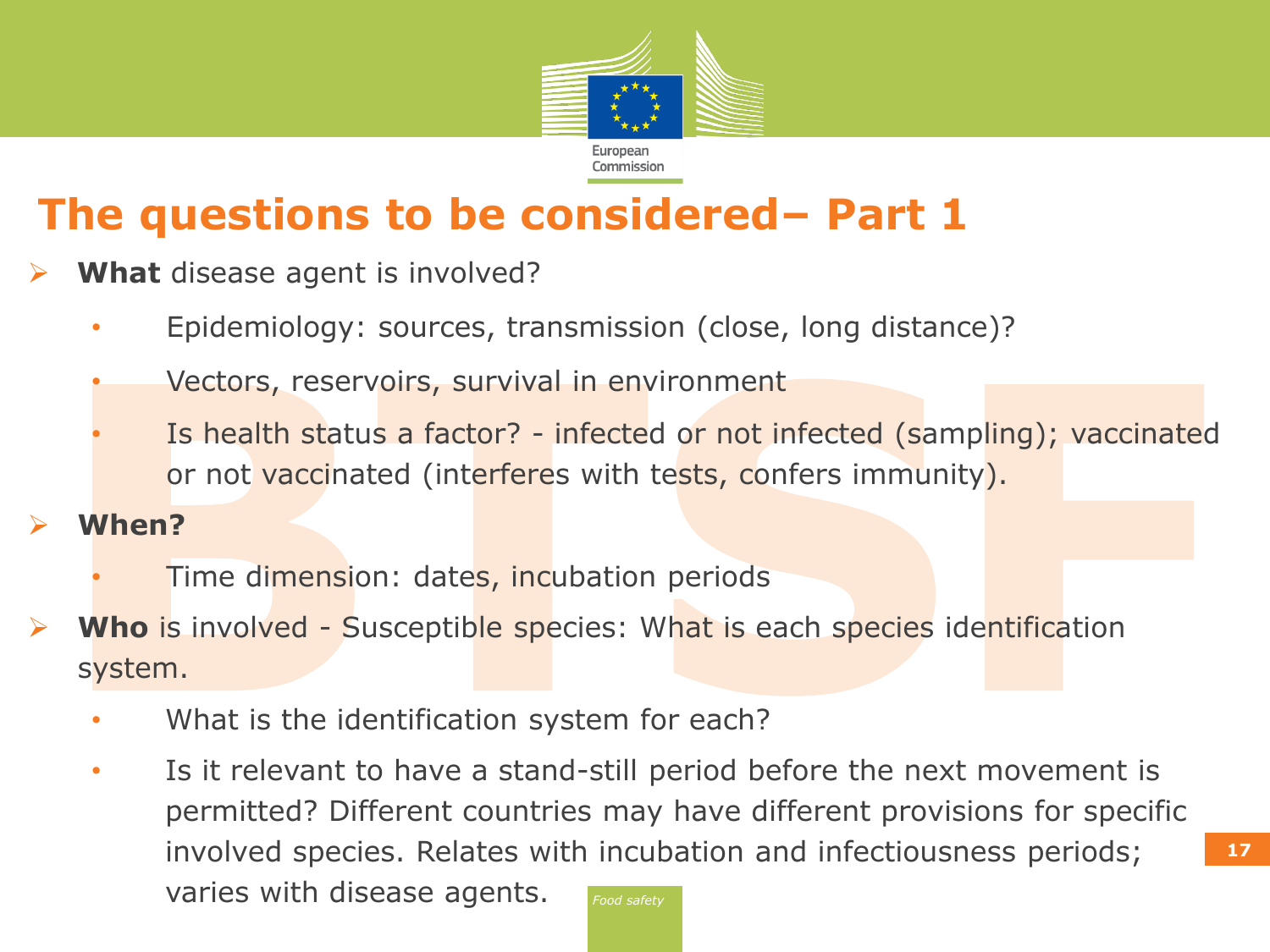

# **The questions to be considered– Part 2**

#### **Where are they?**

- **Location**
- Type of holding classification, size, intensive/extensive
- **► How many cases?** 
	- Individual or batch relation between positive laboratory results is required
	- Calculation of resources needed to control, size and magnitude of the problem …..

#### **What are the wider relationships?**

- Movement of animals
- Types of relationship among holdings:
	- Proximity
	- 'Business' involvement: ownership, marketing, transporters, collection centers, toward final consumer **<sup>18</sup>**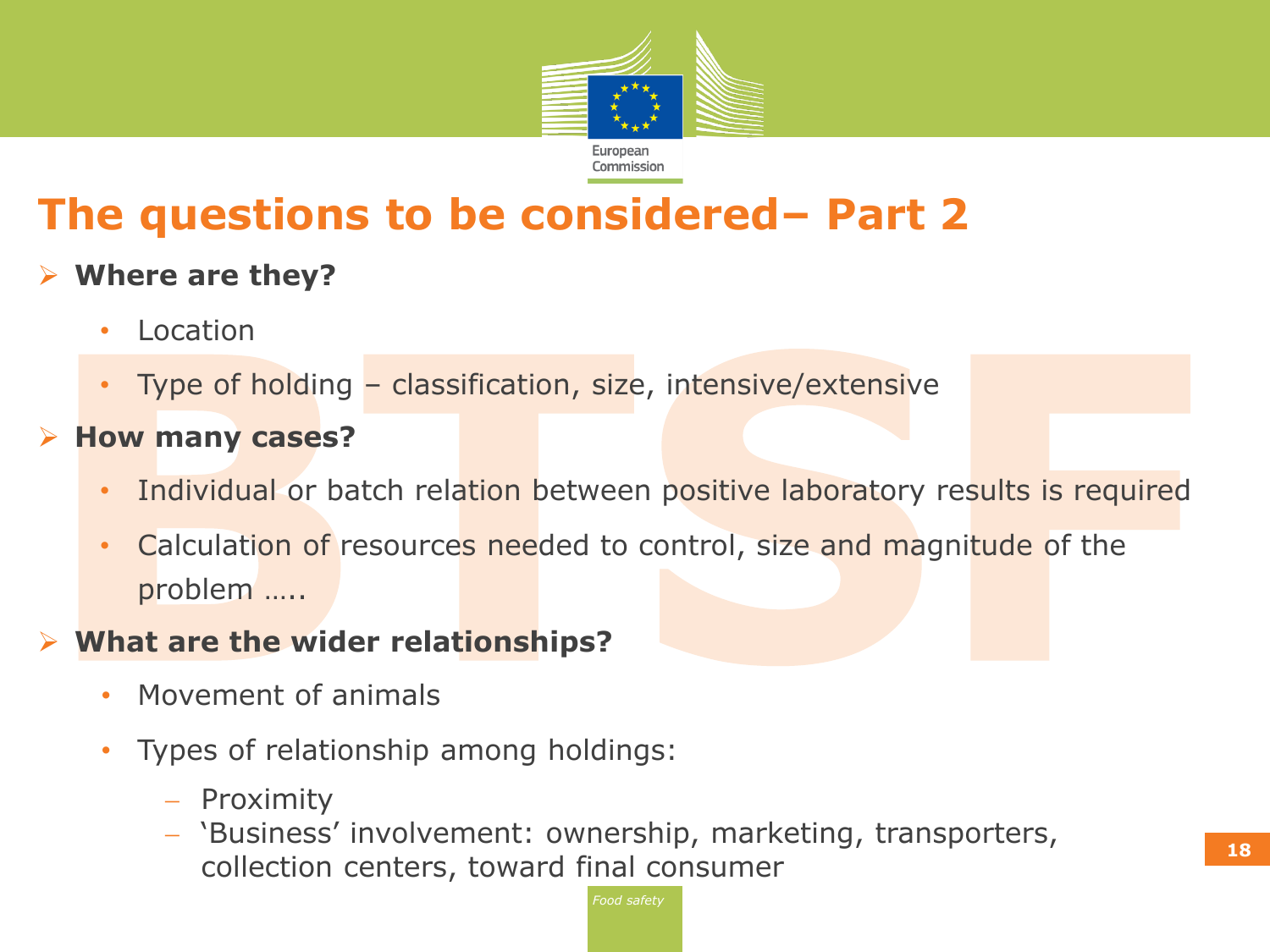

# **The questions to be answered – Part 3**

- **Business**
	- Chain/stakeholders from the farm to final consumer, model of business. Specificities of some countries: markets, size of operators, intensive or extensive.
- **Administration / Organization** efficiency and operationally?
	- Relevant European acts, organization from central to field level, information systems available. Role of the laboratory in the disease control.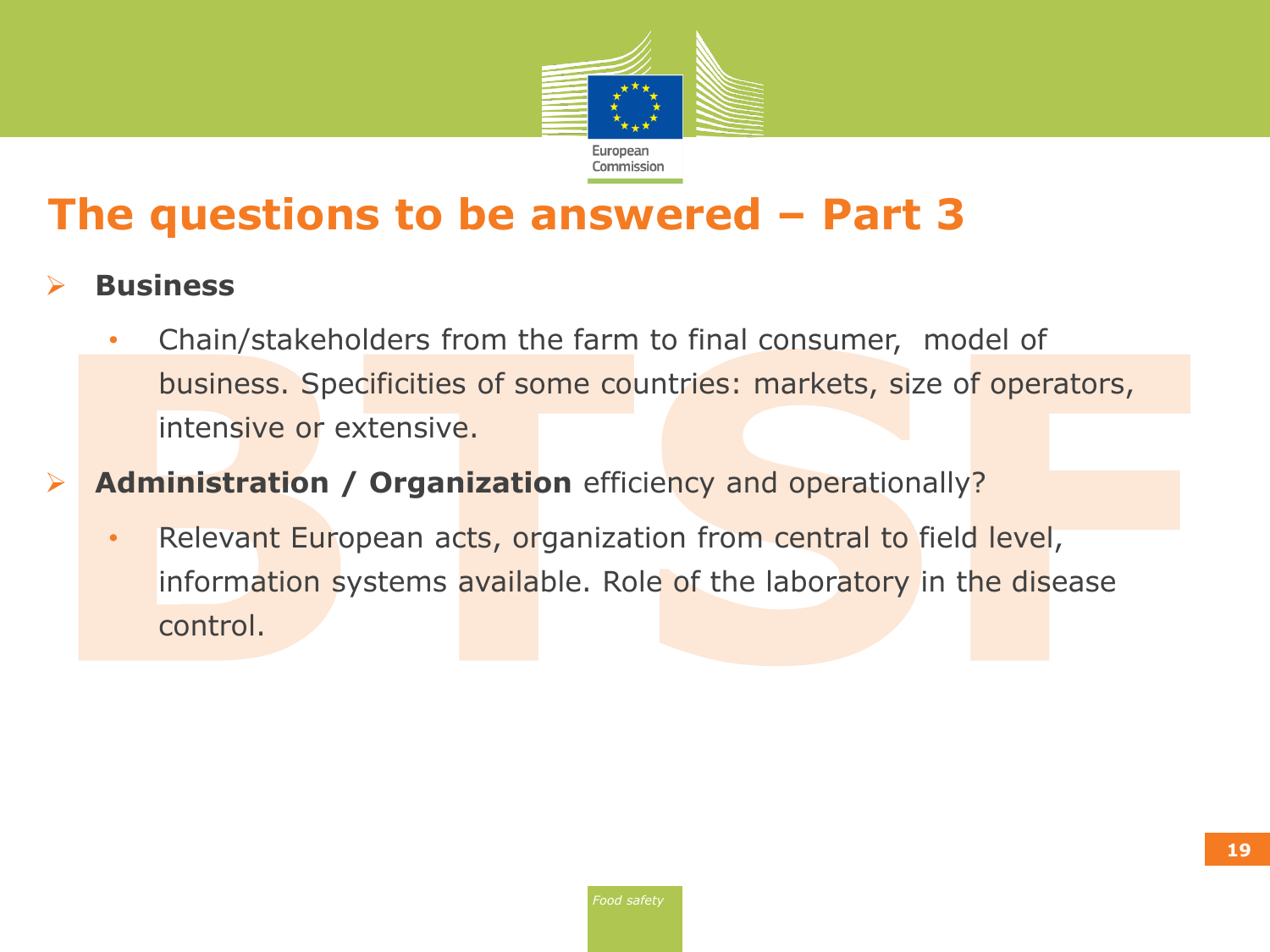

# **The questions to be considered – Part 4**

#### **Disease**

• Epidemiology:

Sources, transmission (close, long distance)? Efficiency of tests…

- Species:
	- Susceptible species, clinical onset, hosts, reservoirs .....
- Agent:
	- Exotic, endemic, survival in environment, vectors involved. Tests available.
- Tests, vaccines, parasiticides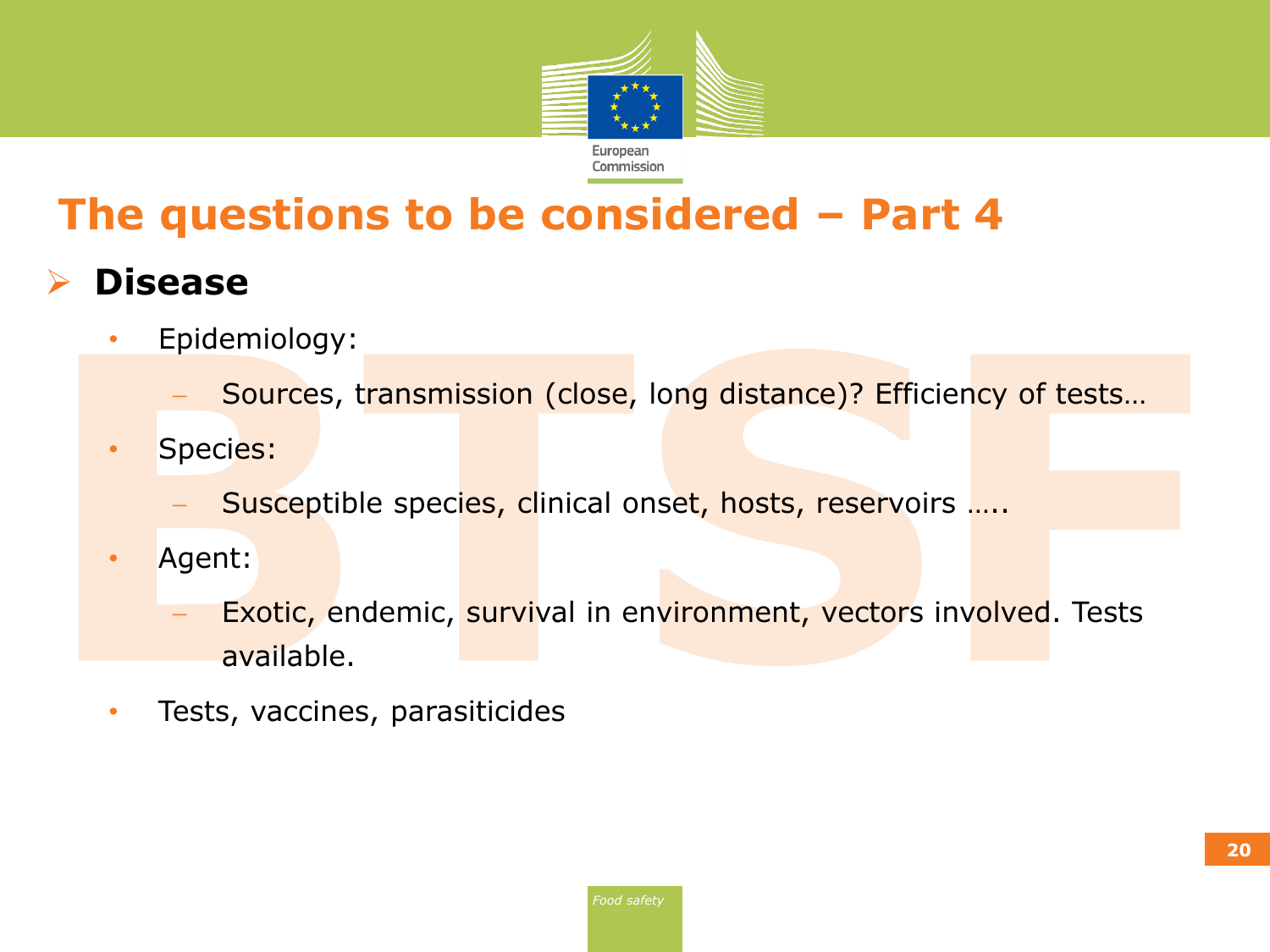

European Commission

# **Thank you for your attention!**